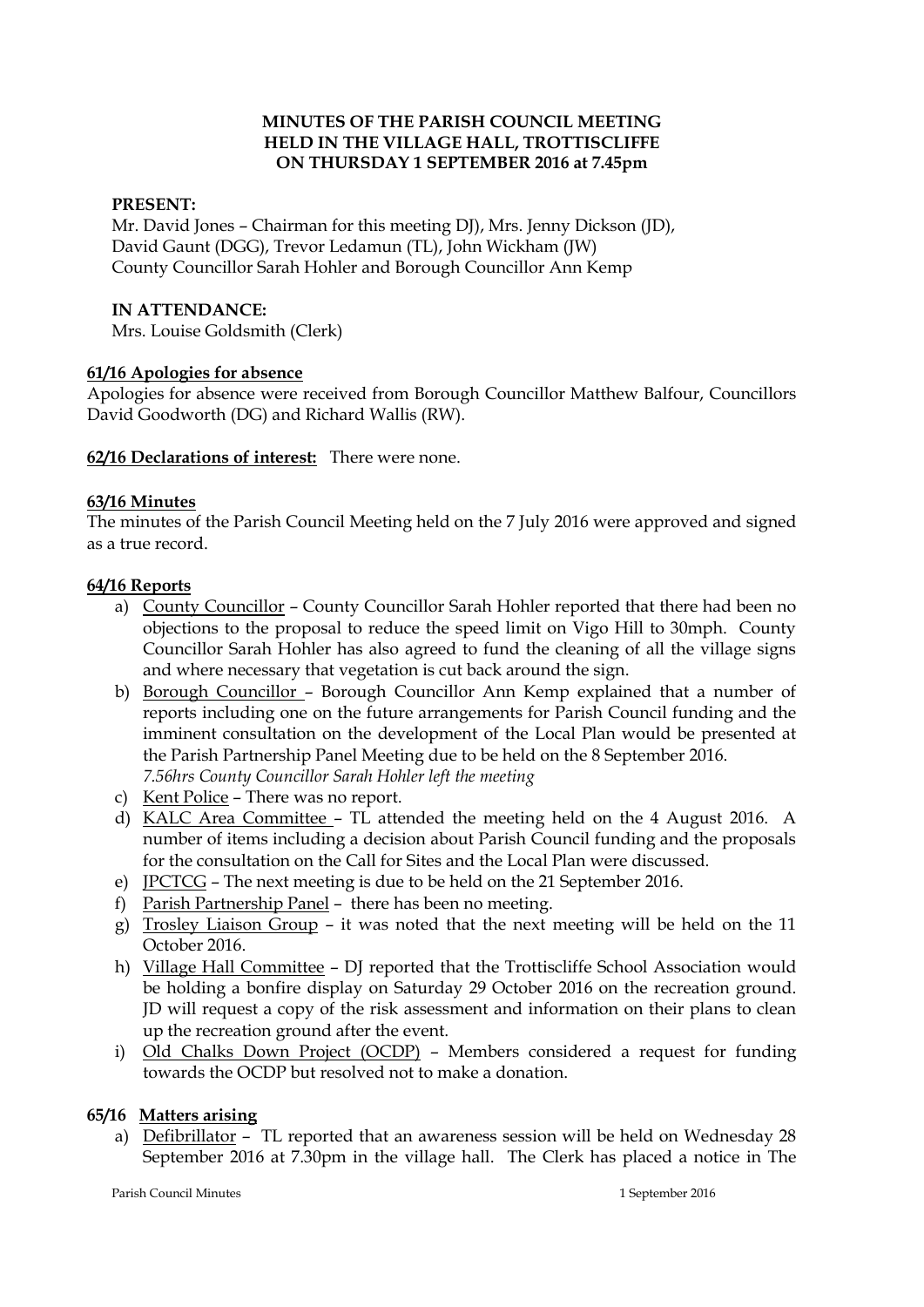Pilgrims and TL had kindly designed and printed some posters for the Clerk to put up on noticeboards in the village and surrounding areas.

- b) Parish Plan/Emergency Plan deferred to the next meeting**.**
- c) Review of Funding arrangements with Parish Councils T&MBC have completed the consultation and a report is expected to be made available at the Parish Partnership Panel meeting due to be held on the 8 September 2016.
- d) T&MBC Call for Sites/Development of the Local Plan T&MBC Cabinet is set to approve the Planning and Transport Advisory Board's final recommendations on the 6 September 2016 and this will be reported at the Parish Partnership Panel meeting due to be held on the 8 September 2016. A larger scale, more detailed map, to show the potential development strategy has been prepared and will be made available on the T&MBC website. Subject to Cabinet approval the consultation exercise will commence on Friday 30 September for 8 weeks. All documents will be available on the website and there will be media briefings and a small number of manned exhibitions around the Borough along with a small number of Local Plan events for Parish Councils and other local amenity and community groups.
- e) Parish & Village Website Members resolved to accept the quote from a new supplier to host the village website at cost of £68.66 per annum. Members noted that this is lower than the current annual fee. The Clerk had circulated a link to Members to view the revised website for the Parish Council. The Clerk has been working on the revised layout over the summer and will be attending a training course at EIS on the 14 September 2016 to hopefully learn more about administering the new website.
- f) Proposal to erect fencing around paved area at the rear of the village hall Members considered a plan and proposal from the village hall committee to erect a 900mm high wooden picket fence around the patio area at the rear of the village hall. There will be a 2.4m wide gate to allow access as requested by the Parish Council. Members resolved to accept this proposal and requested that the 2 posts are attached to the village hall and not concreted in.

# **66/16 Finance & Policies**

Statement of payments to be made and income received  **Balances as at 29 August 2016:**

| <b>National Savings Account:</b> | £1,674.64    |
|----------------------------------|--------------|
| Nat West TPC TCC Account:        | £20,418.76   |
| Nat West TPC Reserve Account:    | £17,028.97   |
| Nat West TPC Current Account     | $f = 139.30$ |
| Receipts: There were none.       |              |

#### **Cheques for signature TPC Current Account:**

| Description                | Cheque | Amount     |
|----------------------------|--------|------------|
|                            | Number |            |
| (Expenses – July & August) | 000057 | £118.18    |
| (Salary-4 weeks)           |        |            |
| $(04/08/16 - 01/09/16)$    | 000058 | £159.30    |
| (Clerk's Tax)              | 000059 | £ $105.60$ |
| (Grass cutting)            | 000060 | £439.00    |
| (Allotment water supply)   | 000061 | £ 33.16    |
| Playground inspection      | 000062 | £168.00    |
|                            |        | £1,023.24  |
|                            |        |            |

Parish Council Minutes 1 September 2016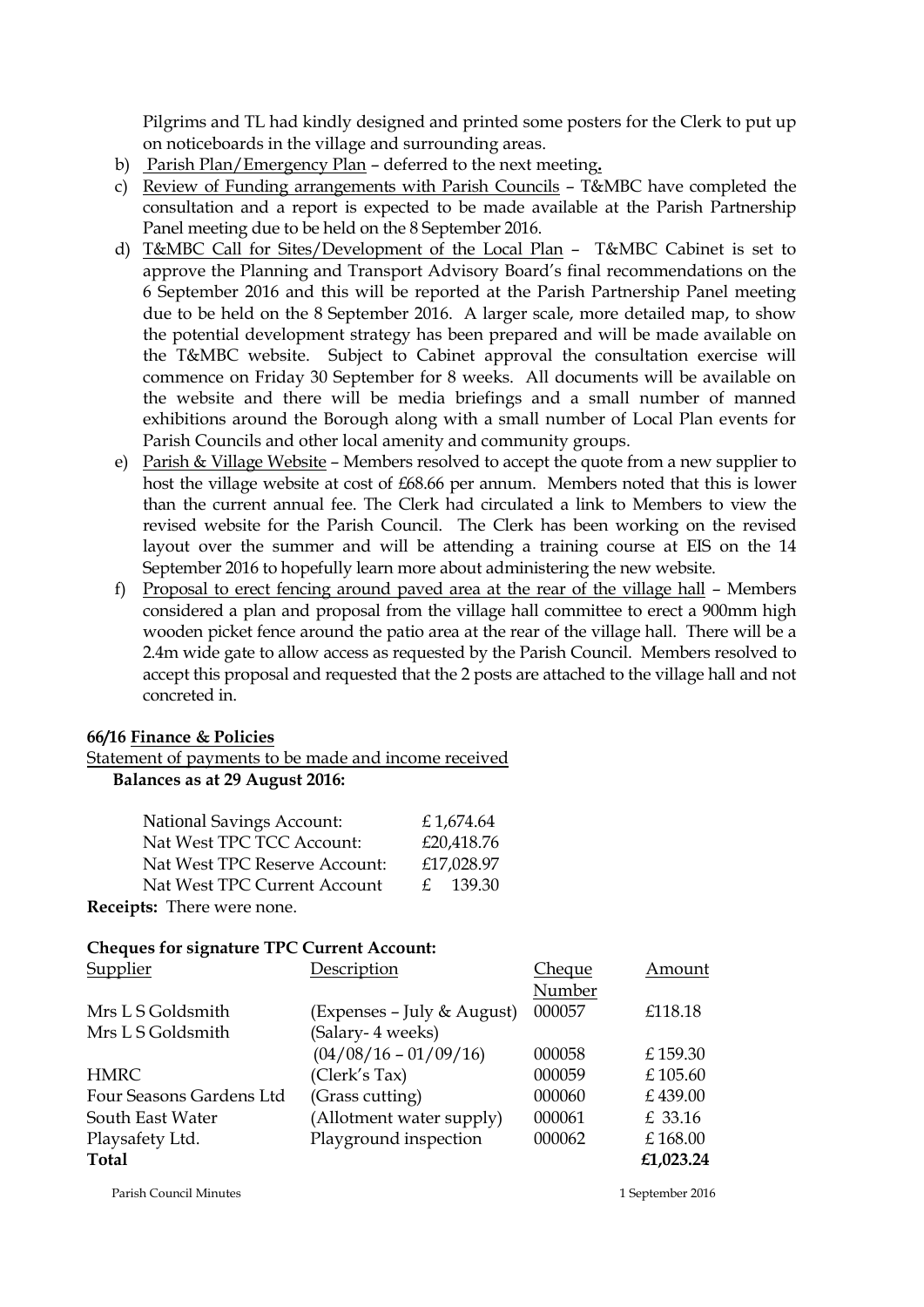# **Cheques for signature TPC TCC Account:**

| <u>Supplier</u>                               | Description | <b>Cheque</b> | Amount  |
|-----------------------------------------------|-------------|---------------|---------|
|                                               |             | Number        |         |
| EDF Energy Customers plc. Tennis court supply |             | 000003        | £201.48 |

a) Cheques for signature: The Chairman proposed that the cheques listed above be signed. Agreed.

b) Annual Review of Standing Orders and Financial Regulations: Members resolved to adopt both documents without making any changes.

c) Allotments – annual review of allotment rents: Members resolved to not increase the annual rent for the allotments and to keep it at £10.00 per annum per plot.

d) VAT Return – Members noted that the Clerk has submitted all the relevant paperwork for a refund of £1,179.67 for VAT paid in 2015/16 to HMRC.

**67/16 Members of public:** There were no members of public present.

# **68/16 Planning**

a) Applications

1] TM/16/01956/FL – Coldrum House, Coldrum Lane, Trottiscliffe

Replacement outdoor swimming pool with associated terrace, pergola, replacement boiler shed and landscaping. *Resolved: Members remain concerned about the inaccuracies in some of the documents supporting this application. In particular the landscaping plan which was approved to discharge a condition of the original planning application is inconsistent with other submitted plans and actually what is present on the site.*

2] TM/16/02230/FL – Murrayfield, Taylors Lane, Trottiscliffe, ME19 5ES Construction of a new access to Taylors Lane. *Resolved: No objection*

b) Decisions from T&MBC

1] TM/16/01860/FL – Coldrum House, Coldrum Lane, Trottiscliffe

Change of use of land to include within residential curtilage of Coldrum House *Approved* 2] TM/16/01861/FL – Coldrum House, Coldrum Lane, Trottiscliffe

Demolition of an existing garden storage outbuilding and its replacement with a new garden store and car port building (revised design to replacement building permitted by planning permission TM/16/00597/FL) *Approved*

3] TM/16/01980/FL – The Downs House, Green Lane, Trottiscliffe, ME19 5DX

Demolition of shed. Erection of timber outbuilding. *Approve*

4] TM/16/01160/LB – Gore Cottage, Green Lane, Trottiscliffe, ME19 5DX

Listed Building Application: The proposal is for extensions and alterations to the existing cottage to form a new conservatory, new 2 storey extension, modification to the 1990's sprocket roof and internal modifications to the existing stairs and wall. *Approved*

5] TM/16/01159/FL – Gore Cottage, Green Lane, Trottiscliffe, ME19 5DX

Proposed conservatory, new 2 storey extension, modification to the 1990's sprocket roof and internal modifications to the existing stairs and wall. *Approved*

6] TM/16/01234/FL – Malabar, School Lane, Trottiscliffe, ME19 5EH

Demolition of existing garage, construction of a new single storey extension to house physiotherapy clinic and enlarged kitchen. *Approved*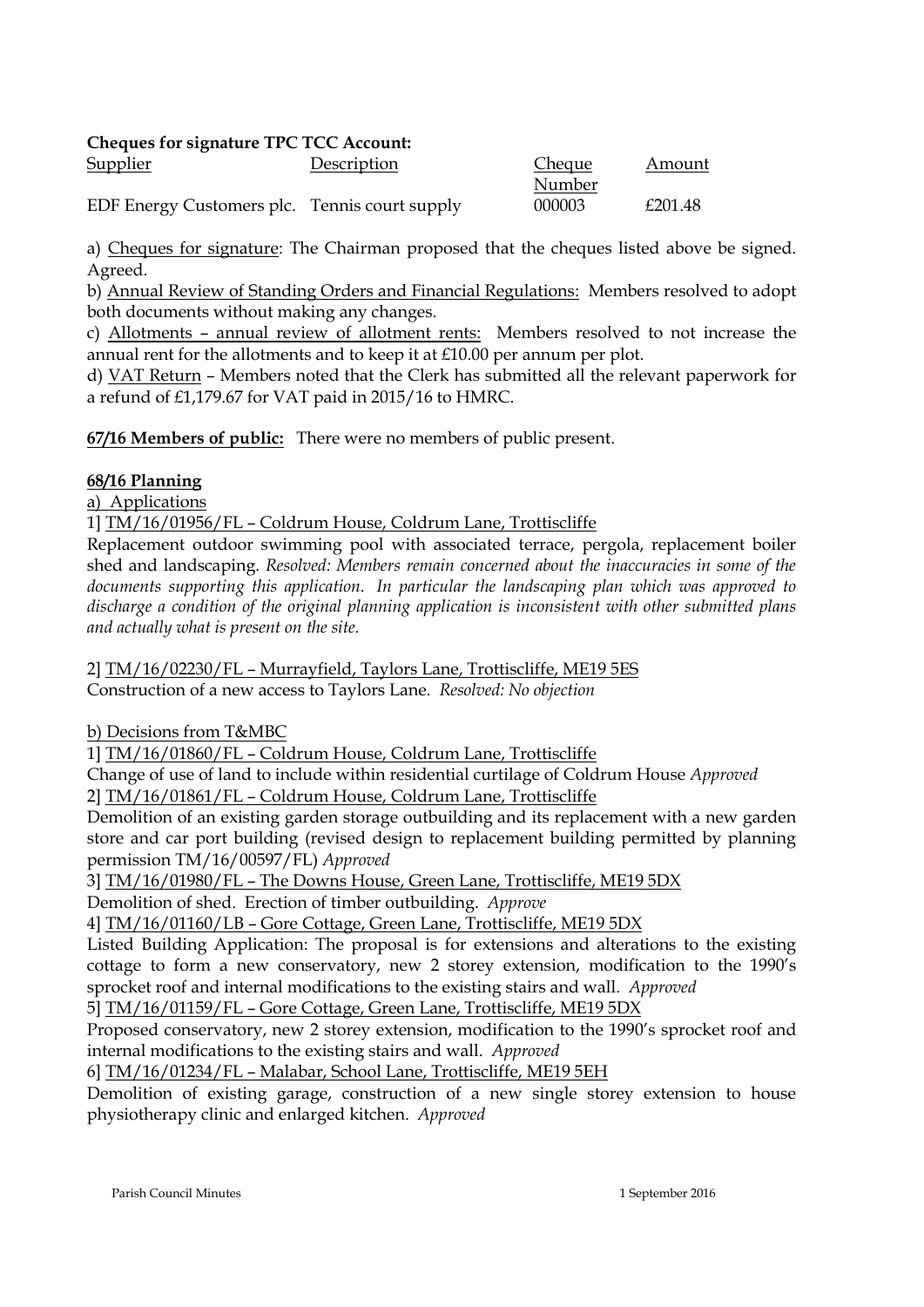# c) Other planning matters

1] Whitaker Cottage – unauthorised use as separate dwelling. Members were disappointed to learn that since serving a Planning Contravention Notice to establish whether the fact the building was in separate occupation was in breach of the original planning permission restrictions, Planning officers have decided that had a retrospective planning application being submitted for the change of use, permission would have been forthcoming due to changes in legislation. Members were pleased to learn that Borough Councillor Ann Kemp has challenged this statement and requested that further investigations are undertaken to establish whether a retrospective application is necessary.

2] 16/00268/WORKH – Coldrum House, Coldrum Lane – alleged unauthorised garage Enforcement are trawling through the various plans setting out the history of the site to ascertain whether the building in question has planning permission.

3] TM/16/00157/WORKH, Kildare, Ford Lane - alleged unauthorised second entrance/exit. The investigations by Enforcement concluded that the works were permitted development as set out in the Town and Country Planning (General Permitted Development) Order 2105 and as such no further action was required in respect of these works.

# **69/16 Highways, Footways and Footpaths**

1] Taylors Lane/Vigo Hill – Members were pleased to hear that there were no objections to the proposed 30mph limit from the consultation. KCC are now preparing the 'Has Made Order' and will advertise this in the papers and letter drops. Once the statutory time limit has passed KCC will look to formally implement the scheme.

2] Water main replacements in Ford Lane – Members noted that South East Water have advised that the £655,000 scheme to upgrade 200 metres of pipeline in Ford Lane commenced on the 30 August 2016 and is expected to be completed in April 2017.

3] Electricity supply to the Christmas Tree – the Clerk has applied to KCC for a license to run a cable either over or across the road.

4] Sevenoaks SPS Odour issue – Members agreed that the Clerk should contact Thames Water to add weight to a complaint from residents on Vigo Hill about sewerage odour issues from the Fairseat pumping station. The Clerk was also asked to advise Borough Councillor Mike Taylor of this situation.

5] Reported Faults

i) The Clerk will report that Footpath MR194 needs clearing

ii) Highways Steward – it was noted that Martyn Colley is no longer the village Highways

Steward. KCC will be looking to recruit a replacement shortly.

iii) Pothole in Ford Lane to be reported

iv) Pothole outside Mountmead to be reported

v) The Clerk to report again that the sign at the bottom of Vigo Hill is damaged

# **70/16] Open Spaces, Recreation Ground and Allotments**

1] Remedial work to the playground – JW reported that RoSPA carried out their annual inspection in July. A copy of the report has been circulated and JW offered to draw up a plan of any works required. Members were pleased to hear that Four Seasons Gardens, the grass contractor, had repaired all the fencing and the slide. The Clerk was asked to arrange for a chain and lock on the gate to the recreation ground.

2] Allotment boundaries and fencing – The Clerk is waiting to hear when the contractor can install the chestnut fencing on the boundary with Darren's Meadow. The contractor has requested that the allotments holders on this side clear away any items from the boundary. A quote for an additional standpipe is being sought.